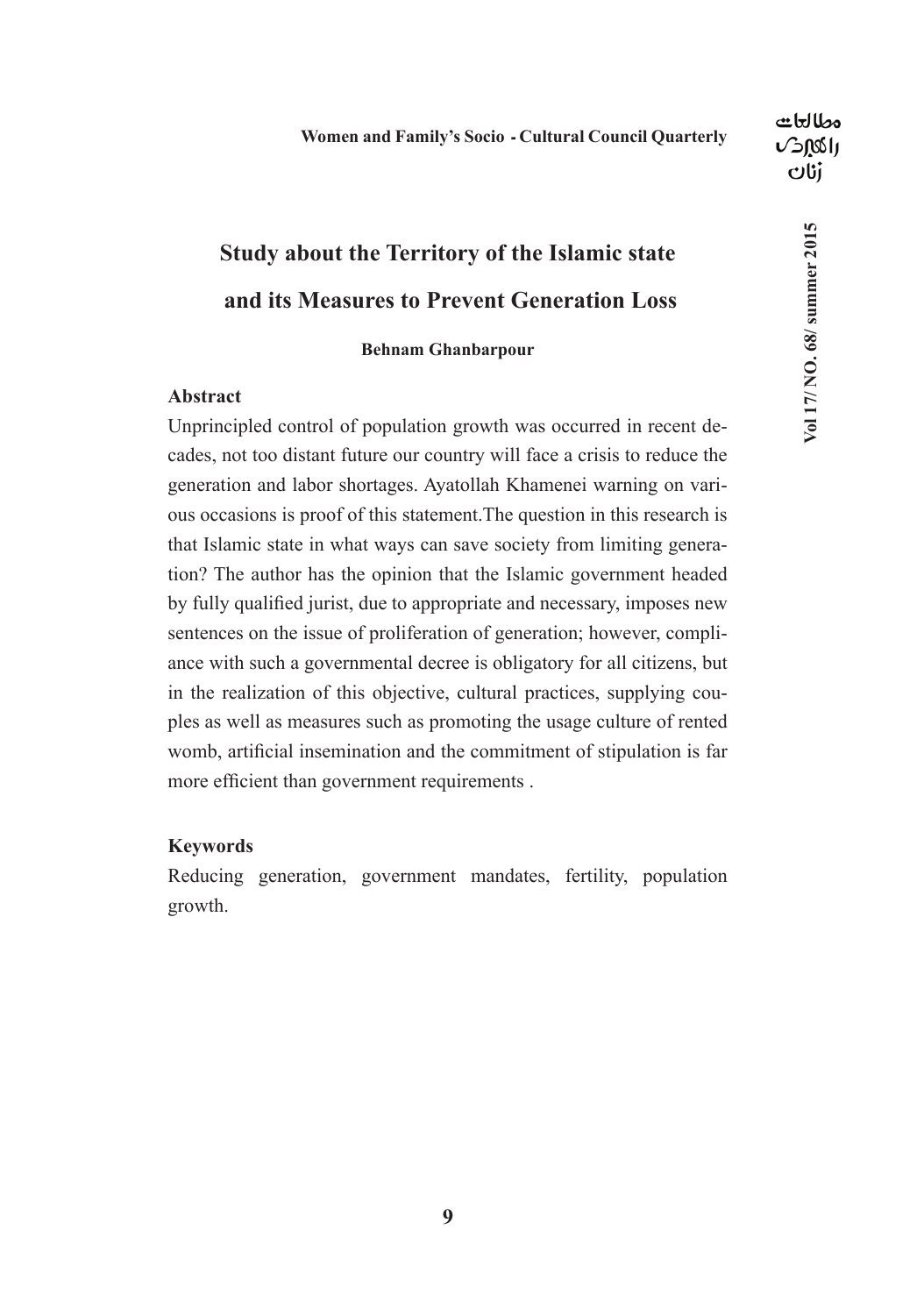Vol 17/ NO. 68/ summer 2015

**The Abstracts of Articles**

### **Reconsidering the Intellectual-Kalam Foundations of Woman's Social Models**

#### **Asgar Dirbaz/Fatemeh Vafaee Sadr**

#### **Abstract**

Constructing a new Islamic civilization is only attainable through the development of a comprehensive religious model for different subjects. Planning this comprehensive model is a dynamic and persistent effort, requiring constant Ijtihad. Developing a model requires inference and explanation of Islamic fundamentals and thoughts. In fact, models are the intersection and line of contact between knowledge systems and objective entities. In this paper three models will be examined using a descriptive-analytical approach. In the first model woman had an influence range in home, with a very limited function .In the second model, woman is proposed as a tool and has an entertaining function. But in the third model, woman plays her role both in the family and society. We conclude that compared to conventional definition and occupation, Islam has considered a more serious and massive role for woman's influence. While the family and woman's unmatched role in the history should not be neglected, woman's religious and civic responsibility should not be reduced to family level. Developing a comprehensive model for Muslim women is a research priority which has been started by some organizations and is in progress. The current article aims to explain the basics of kalam in this model.

#### **Keywords**

basics of kalam, woman, woman's first model, feminism, woman's third model, social presence.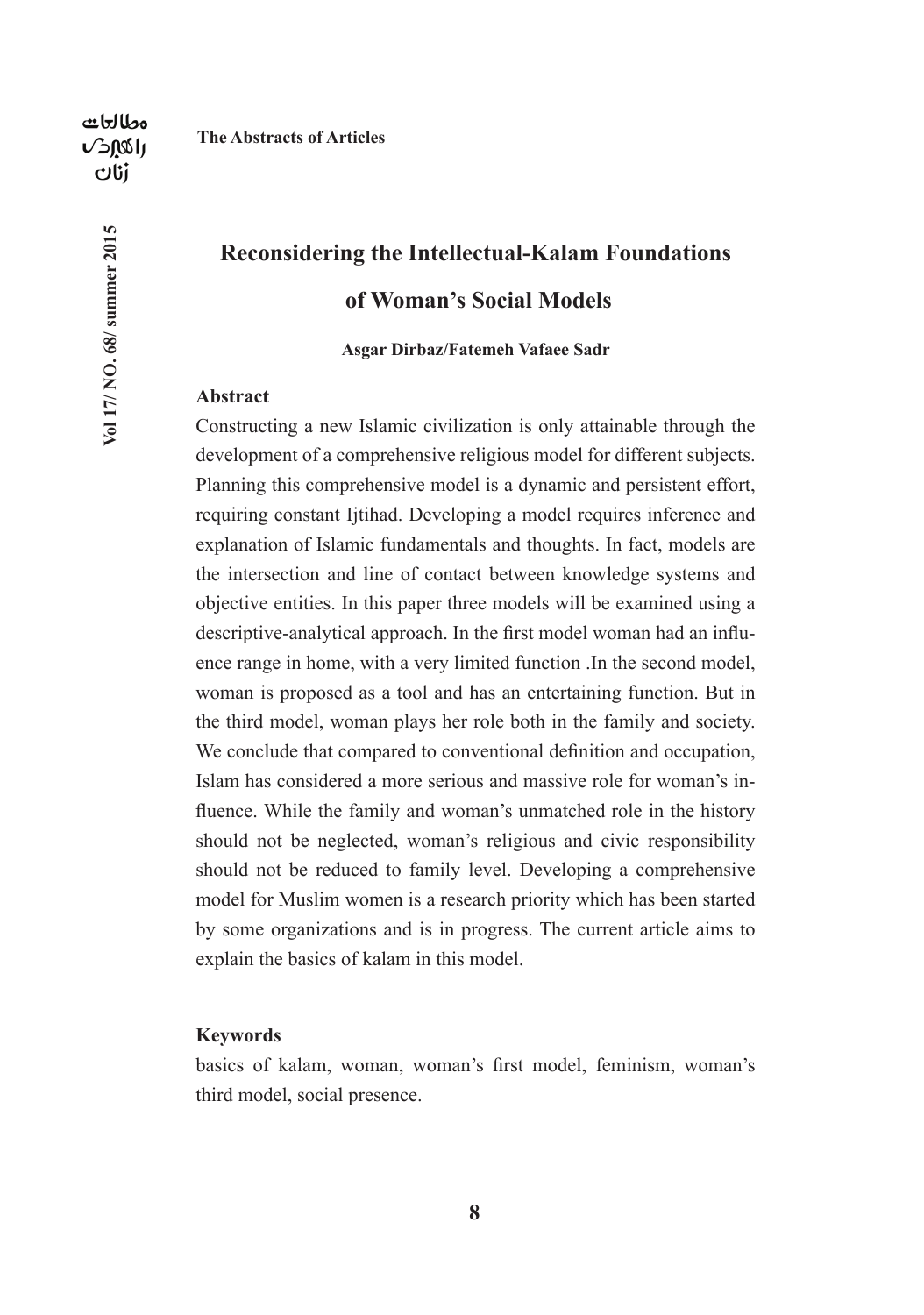### **Cosmetic Surgery and Physician Responsibility**

#### **Mohammad Ali Hejazi/ Fatemeh Bodaghi**

#### **Abstract**

Regarding recent changes into the Islamic Criminal Code including approved new Islamic Criminal code (2014), we decided to review the medical doctor's civil and criminal liability and responsibility to her/his patient, in particular, in the situation of cosmetic surgery and look at various aspects of the subject. One of the newest and most important issues that are included in Islamic penal law is the responsibility of Medicine. Since the previous IPC had been criticized by experts, the act of modifying this article, primarily started by referring to the Islamic jurisprudence and Judicial decisions and doctrine and the result of the above suggestions and corrections was the reformed mentioned code, which we are to compare and evaluate the changes in the field of legislative. On the other hand, there is a period of time that the types of cosmetic surgeries has been developed and has been welcomed in many countries, while, Iran in the field of Rhinoplasty has surpassed many other countries. In this article, I analyze the theoretical and legal issues and responsibilities of the applicant and physician in the surgical cosmetic procedures. aesthetic pleasure is desirable for Every human being. Beauty nature has been the subject of dialogue between philosophers, professors and lawyers. But the beauty of the human body is different from nation to nation, and people of different ethnic has different idea about the beauty. According to the image of beauty to them, we observe various statistics concidering the number of cosmetic surgery. Beauty is appealing, but it is clear that every nation, groups of different ages, people with cultural diversity has his own concept of beauty, and the point of view which is exploring the beauty. So, we decided to investigate the responsibility of a doctor, suggest the modification or disclosure is necessary regarding cosmetic surgery then find an answer to this question as a problematic issue that where are the borders for Muslims to seek beauty and Islamic shariah what says about the responsibility of the physician and applicant.

#### **Keywords**

physician,criminal liability ,beauty , Cosmetic surgery.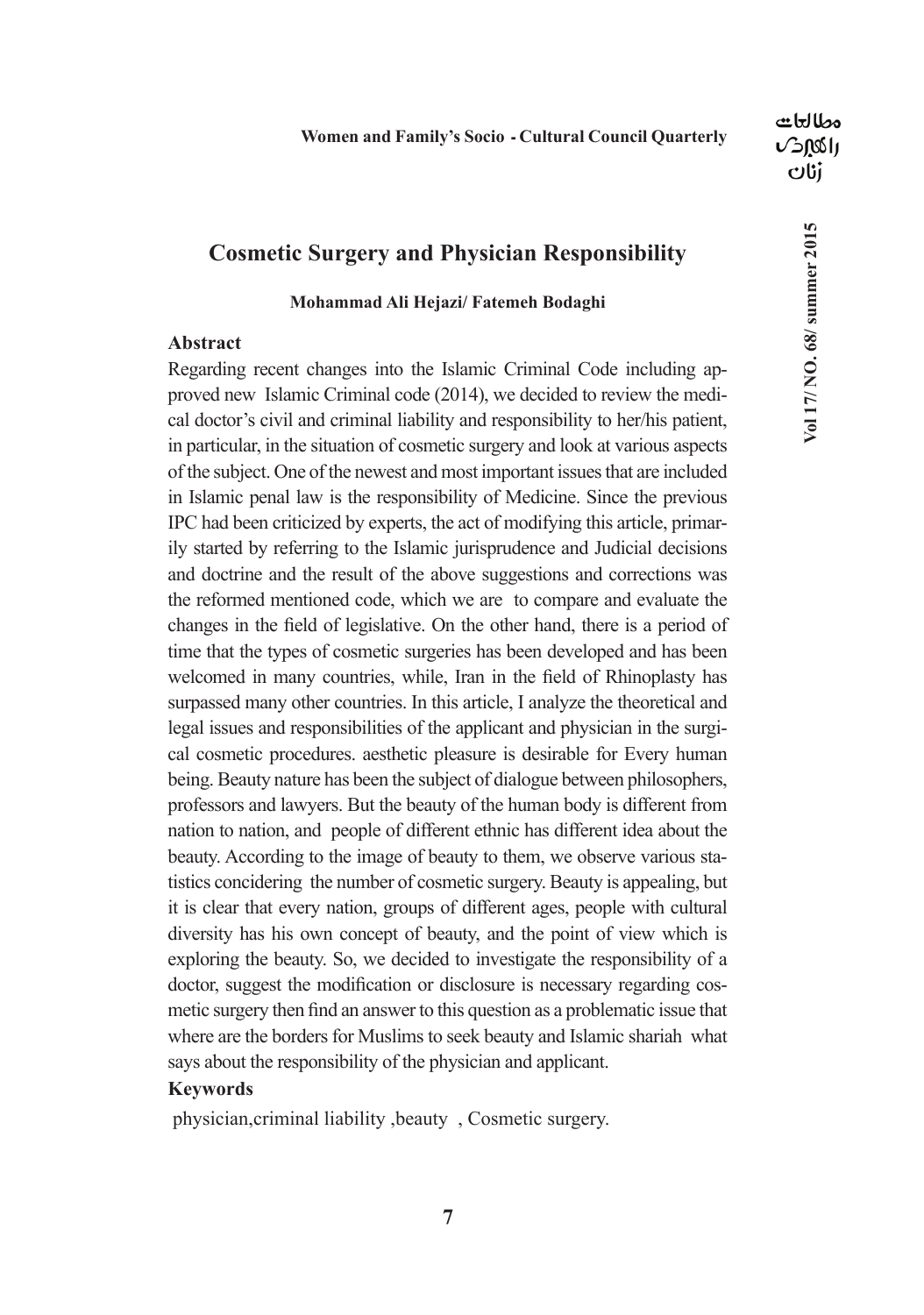Vol 17/ NO. 68/ summer 2015

**The Abstracts of Articles**

# **A Comparative Study of the Protection of Human life before Conception**

#### **Gholam Hossein Elham/ Reza Zahravi**

#### **Abstract**

It may be possible to achieve consensus among the current situation about the effects, results, and risks related to the generation of costly and carries the society with the aim of increasing the population; Accordingly legislator remedial action is not effective and has tried some laws restricting family planning and population somewhat modified. The author tries to Explaining some Islamic legislative policies influencing the increase in human population that includes support even before gestation ,to promote the legal protection of population growth provided and especially the rights of his wife, "the mother" despite the opposition of family law department of the plan.

### **Keywords**

human life, fetus, sperm, population, criminal policy.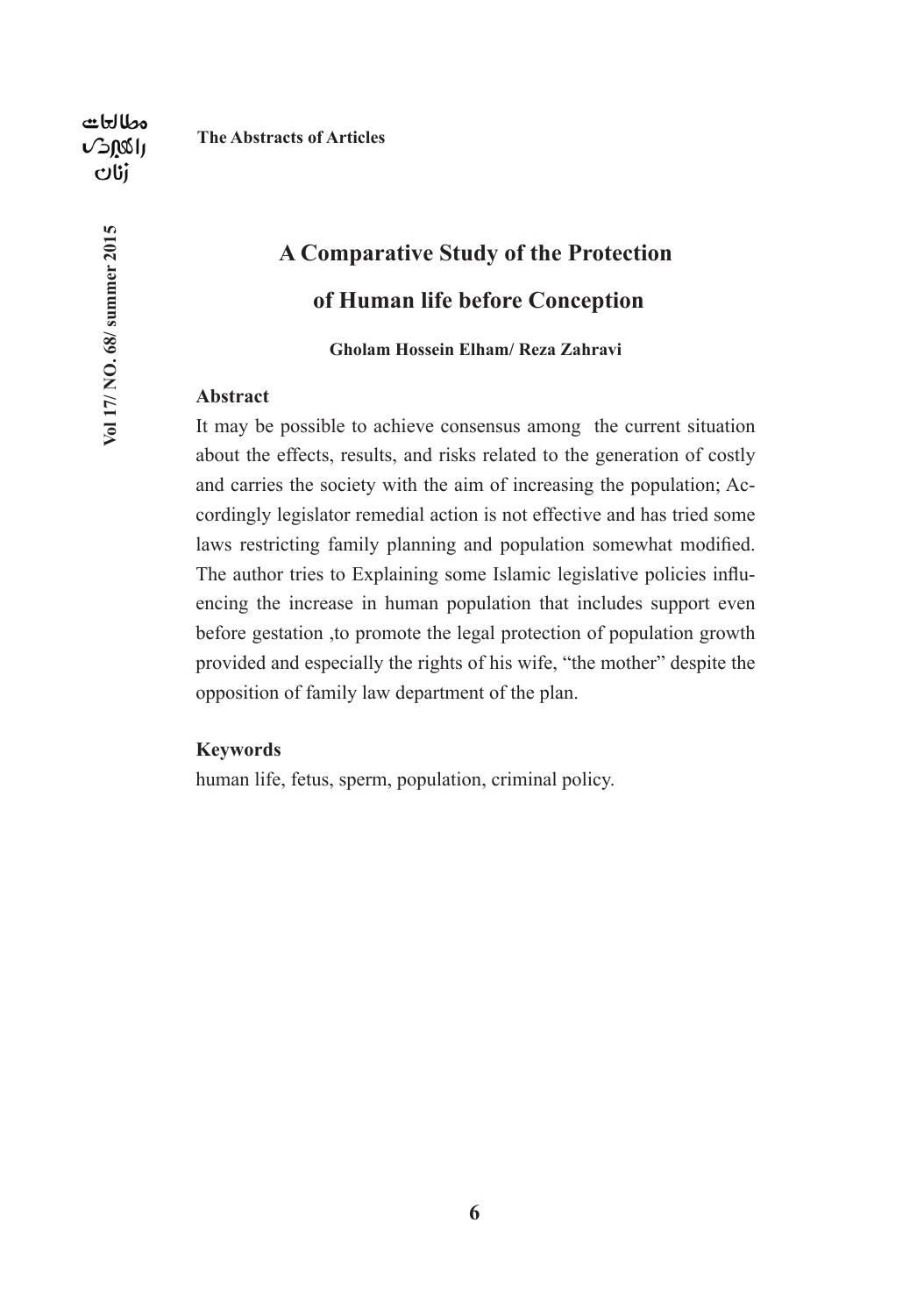Vol 17/NO. 68/ summer 2015

## **Methodology of Recognition Right from Judgment in Women's Right**

#### **Hossein Javar/Alimorad Heydari/mohadeseh Ousoli Yamchi**

#### **Abstract**

Involvement of people's volition in the scope of women's right is one of the challenging subjects in this scope. The possibility of transferring or dispossessing of this right is a discussion which has a long history. The following question can be asked in any right that exists in women's right scope: is it possible to dispossess the right or transferring or rendering its possession and involvement of "permission" and "declared volition" in its "constriction and expansion " and "dispossession"? The answer of the above question, ultimately relates to right or obligation of the one who is in the right. Although, expressional right has the capability of transmission and dispossession and the declarative and written volition of the person in personal privacy has a crucial role in preservation and dispossession of the right and also its constriction and expansion. While the judgment (obligation) is unsusceptible of being invaded by people's volition in transferring and dispossession and substantially is concentrated on its advantages, disadvantages and issues. So, the judgment can't be dispossessed but by negation of the issue. The methodology of recognition of right from judgment in the scope of women right is requisite attention which is contemplated in this paper. Paying attention to commonalities, judgment and subject relations, written informative predicates, existing public goods and the right of the God are some of the scales which are discussed to catch the purpose of the study.

#### **Keywords**

right, judgment, transferring, dispossession, volition.